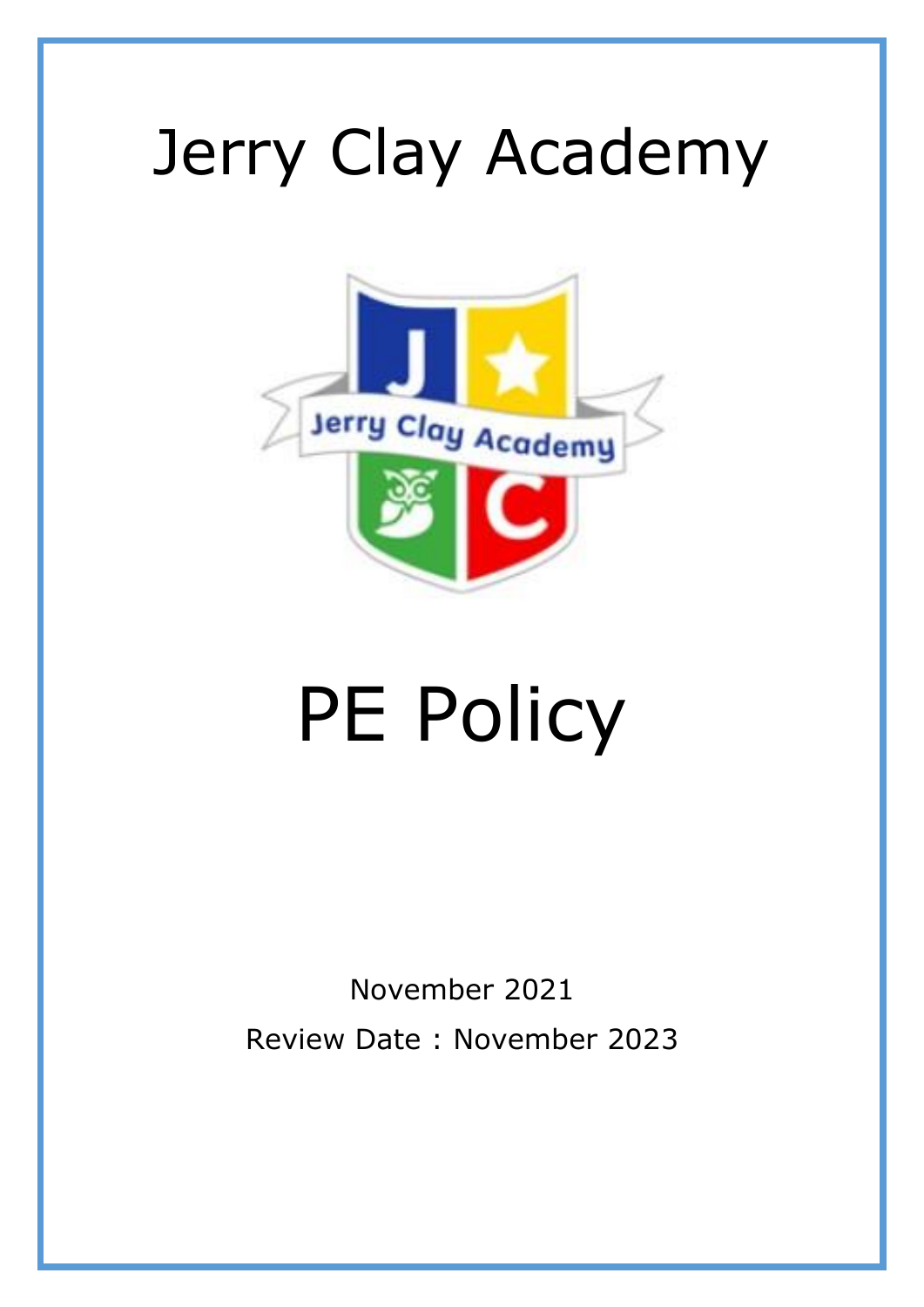#### **Policy for Teaching and Learning in Physical Education**

#### **Vision**

Jerry Clay Academy recognises the importance of the role Physical Education has in the healthy development of any child. As an Academy, we are committed to aiming to provide at least 2 hours of Physical Education and school-based sports activities each week. We believe in the equal opportunity for all pupils to participate in a broad and balanced programme of activities which are accessible and challenging.

At Jerry Clay Academy, PE is taught in regular lessons each week as well as through extracurricular clubs and organised physical activities which take place during playtimes and lunchtimes.

#### **Definitions of Physical Education and School Sport**

#### **Physical Education**

Physical education (PE) is the planned programme of activities that takes place in lessons. Its main purpose is to ensure that all pupils are taught the statutory requirements for PE, focusing on:

- acquiring and developing skills;
- selecting and applying skills, tactics and compositional ideas;
- evaluating and improving performance;
- knowledge and understanding of fitness and health.

#### **School Sport**

The term 'school sport' is used to cover all activities outside PE lessons that have a significant element of planned and purposeful physical activity. These include:

- competitive sport, for example netball, athletics, gymnastics, dance;
- performance-based activities, for example educational gymnastics, skipping, dance;
- play that develops pupils' communication and social skills, for example clapping games, playground games;
- health and fitness-enhancing activities, for example aerobics, running, swimming.

#### **Intent**

#### **Curriculum Content Provision**

The core of the PE provision at Jerry Clay Academy used to be based on the Rawmarsh Scheme of Work. This scheme gave a purpose to all PE lessons and is valuable in structuring the teaching of the subject. This scheme has now been adapted to ensure that all children across the different year groups are accessing a range of skills throughout different sports and opportunities being made readily available. Each year group also is aware of the expectations and end of year targets that they should be aiming to achieve across the different subjects. This helps to guide teachers with their planning and also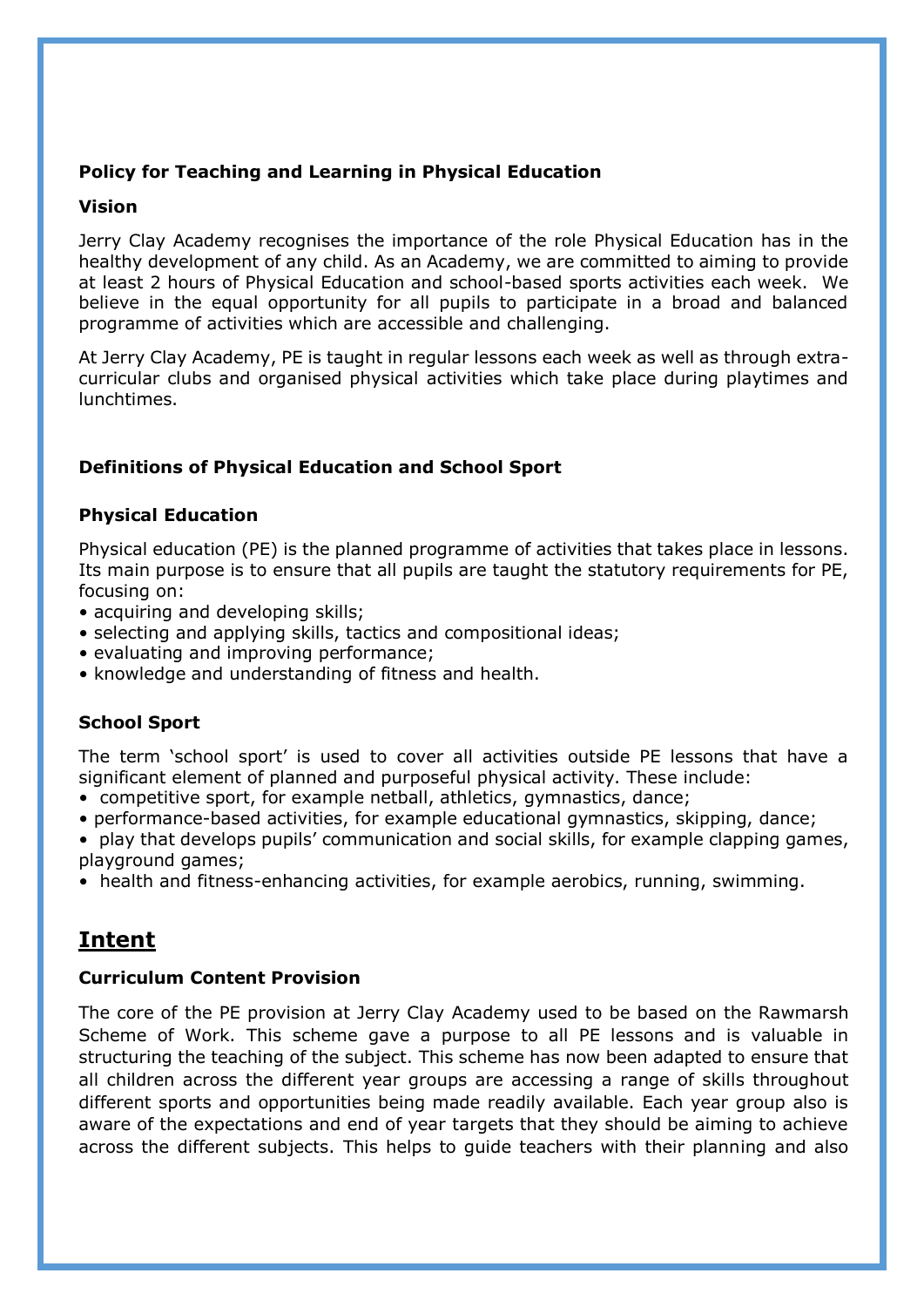provides the next year group to understand what the previous year group have learnt so that the same skills are not being repeated, more that they are being developed upon.

#### **Safe Practice**

The school behaviour policy provides the basis for the school ethos on behaviour. The expectations of all pupils, in and around school, is based on the safe provision of a safe environment. Physical Education activities can present increased levels of risk, so teachers and coaches must maintain the highest levels of discipline during lessons. PE lessons begin in the classroom. The behaviour tone is set before the children move to the hall or outdoor venue.

#### *Floor work*

Before any floor work begins the teacher must ensure any obstacles are removed from the working area and that the children are reminded of any permanent obstacles and avoid collisions.

#### *Apparatus*

Children are taught the procedures and methods for the assembling and storing of apparatus. This will be done in supervised groups only and can be done with a whole class present.

#### **Accidents**

For minor injuries (bruises and bumps) children should be encouraged to continue where possible but sit and watch if necessary. For small cuts or grazes the teaching assistant should accompany the children to apply first aid.

For serious accidents (head injuries, serious cuts or suspected fractures) the teacher should stay with the child and send the teaching assistant or two responsible children to inform the school office. After the incident the teacher must complete an accident report form which is available in the office or in the Year 4/5 porch if the lesson is outside.



#### **Other Issues**

Swimming sessions have been risk assessed. The premises have been risk assessed by the site manager. All playgrounds and halls (including apparatus) will be safety checked annually by the North Yorkshire Safety Team (Health & Safety SLA). Equipment is dealt with below.

#### **Safety**

Small equipment is checked by the subject leader on an ongoing basis. If any defect is found in any of the PE equipment this must be reported immediately to the PE coordinator and taken out of use. Children should be made aware of safe handling of the PE equipment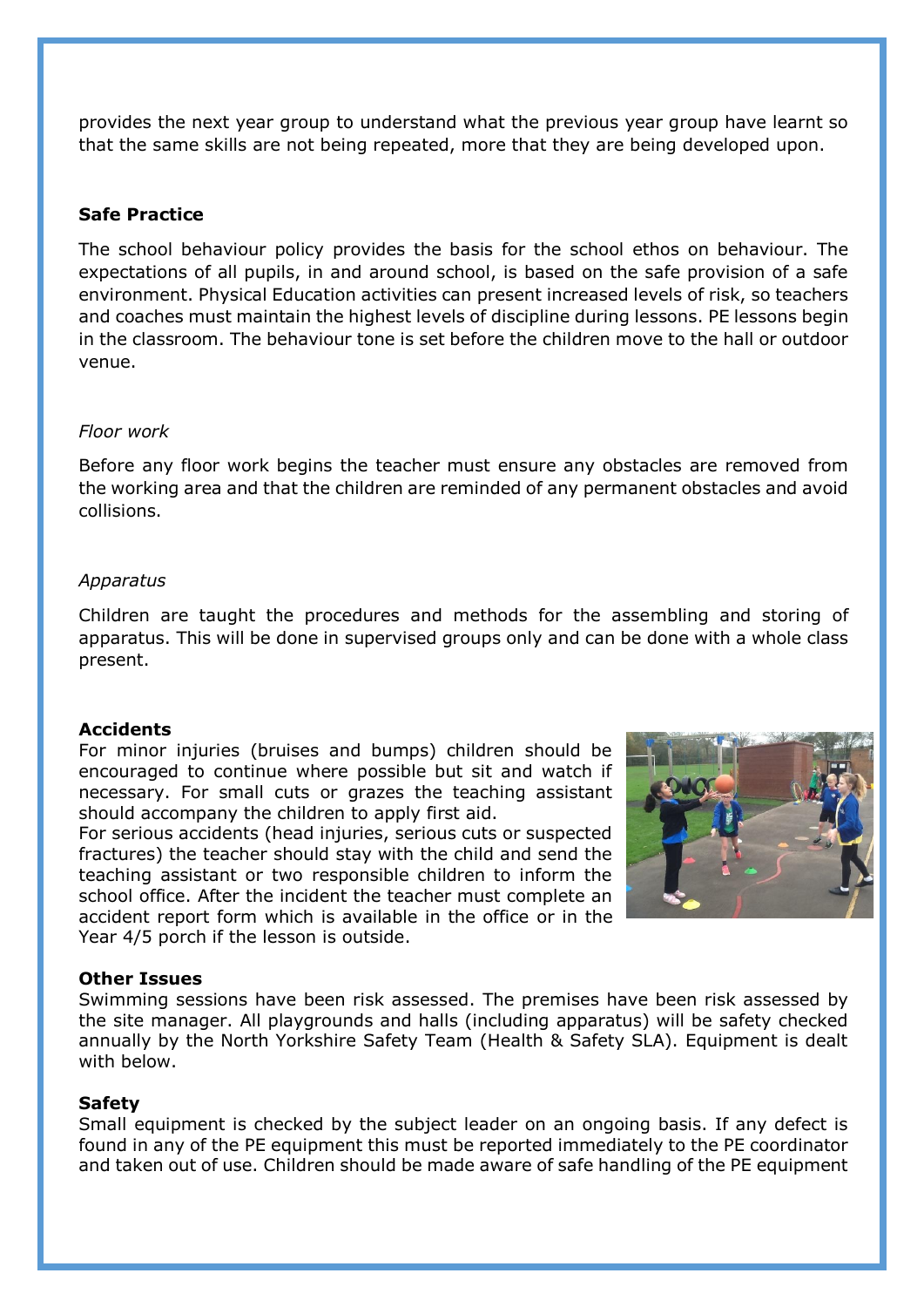and should be taught the established JCA method of carrying Gymnastics apparatus (to ensure consistency throughout the academy).

#### **Medical Conditions**

It is the responsibility of the teacher to take note of any medical conditions of individual children in their class (such as asthma, diabetes or epilepsy) so they can participate safely and as fully as possible. It should be noted that cold dry weather will exacerbate breathing problems for asthmatics and they should have their inhalers at hand if necessary.

#### **Implementation:**

#### **Participation in PE**

- Children should bring a note if they are unable to participate through illness or injury. Staff should be vigilant if a pattern is non-participation is established for a variety of reasons (including child protection issues).
- Children not going swimming through illness or injury should stay at school with another class.
- In all other PE lessons children not participating should remain with their class: helping in the lesson or doing PE related work.

#### **Equal Opportunities and Inclusion**

All PE lessons are mixed gender. All children are encouraged to participate regardless of gender or ethnic background. The school will react positively to gendertypical attitudes and encourage the breaking of them.

Our school is committed to the principle that all pupils can access the curriculum to their full potential. Each individual's well-being, needs, education and learning will be met through a broad and balanced curriculum, high expectations and suitable targets, well-trained staff and a sense of belonging.



Therefore, whatever their needs, children will have access to suitable physical education. Where possible, activities are differentiated or adapted to ensure full participation for specific pupils.

#### **Dress Code**

All pupils will change their clothes for an indoor PE lesson. They should wear blue/black shorts and the t-shirt of their coloured team or a white t-shirt. The school is sensitive to cultural dress code requirements and will work within these where appropriate. In the hall, all children will work in trainers, pumps or bare feet at the teacher's discretion.

For outdoor PE and sports, the children will wear trainers or other suitable footwear for the surface and conditions. Changes of clothes should be suitable for the weather conditions of the season.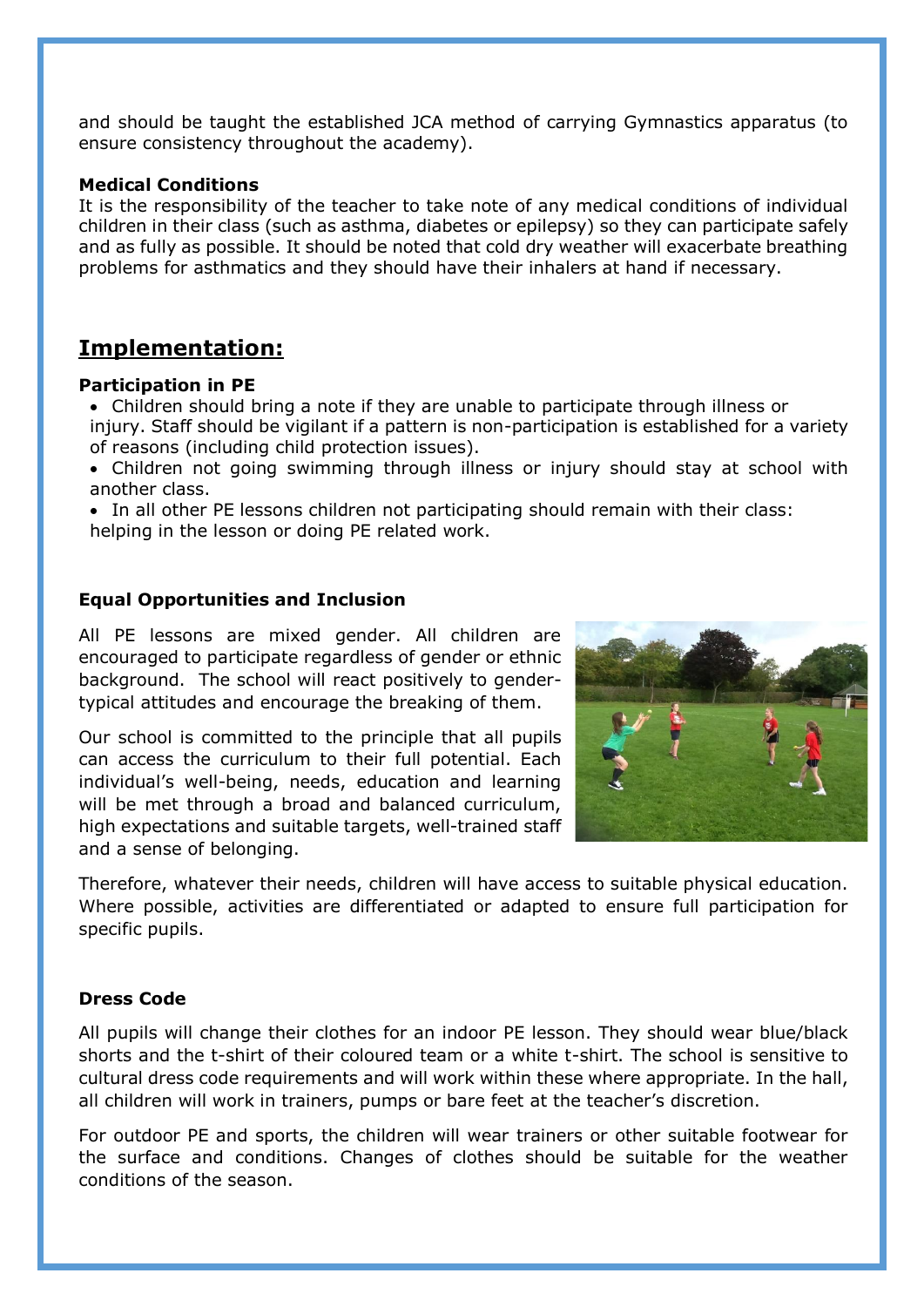Earrings and jewellery are not part of Jerry Clay Academy uniform, however, when stud earrings cannot be removed for any physical activity due to recent piercing, they must be covered with tape. Earrings must not be worn for swimming sessions. Watches should be removed before the lesson commences. Long hair should be tied back so that it does not interfere with a child's vision and glasses removed where possible. Teachers should also wear appropriate clothing.



#### **Resources**

All PE resources are stored in the indoor PE storage area or in the outdoor shed depending upon where they are predominantly used. **It is the responsibility of all teachers to ensure that the storage areas are kept tidy and safe.** Pupils must be supervised when accessing or putting away equipment in the PE stores. The PE coordinator will audit resources and ensure a broad provision is maintained. Specific PE equipment is available to pupils at play times and is co-ordinated by the Playground Pals. This equipment is stored in the outdoor playtime sheds.

Static apparatus equipment is serviced and checked on a yearly contract by the North Yorkshire Safety Team (Health & Safety SLA).

#### **Planning**

Class teachers are responsible for the planning and delivery of PE lessons, in line with the new updated scheme of for, for their own classes. As a minimum expectation, teachers produce a slide to show the Learning Objective and Success Criteria for the lesson; this will be displayed on the hall projector (if inside) or shared with the class in the classroom

(if outside). Professional coaches will be used to supplement this teaching where possible. Working alongside these coaches willi develop staff's skills in teaching specific areas of PE. Coaches will be used to extend the pupils' skills and understanding and to provide further professional development for staff. Professional development and staffing needs are audited yearly through a asking questions towards staff during staff meetings and within lessons.



#### **Assessment**

The school scheme of work has clearly identified Learning Objectives and Success Criteria which the teacher will assess through continuous observation or through specific assessment activities. Teachers will complete relevant PE Assessments through comparing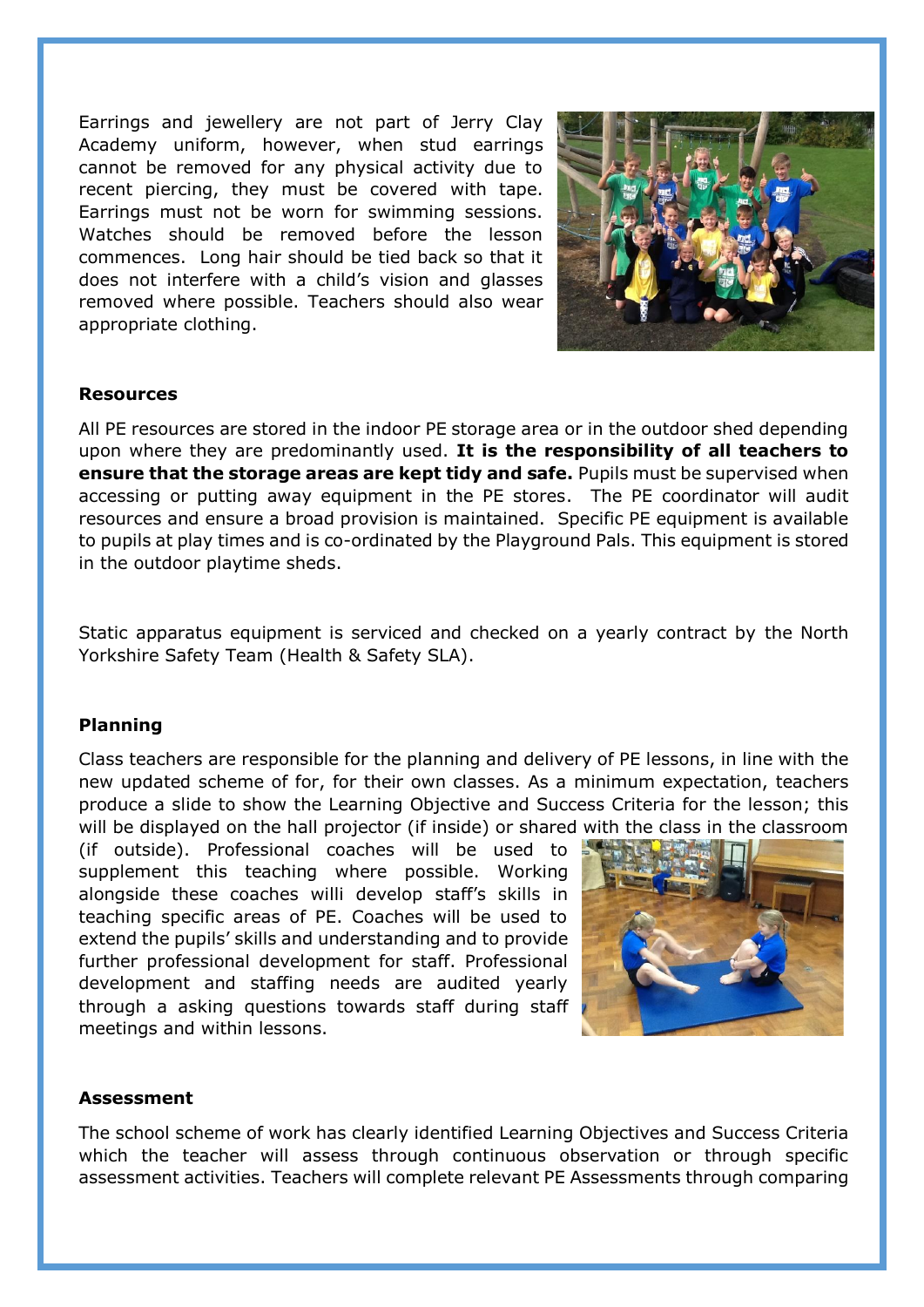against the learning objectives and end of year expectations set out for each year group. Teachers are encouraged to use photographs and take videos, along with using coaches eye to record work. Progress in PE is reported annually to parents alongside other curriculum subjects.

The subject co-ordinator will complete the assessment for the School Games award on a yearly basis.

#### **How PE teaching is monitored**

PE is monitored as part of the JCA monitoring cycle. The Subject Leader looks at planning

and will observe lessons through formal observations or drop ins. When appropriate it is also possible that the P.E. Subject Leader will seek the support of a specialist to evaluate particular areas of the curriculum such as gymnastics. We actively seek the recommendations and feedback of physiotherapists and occupational therapists working with the school to ensure that all our pupils' needs are met.



#### **Children without Kit**

At the beginning of each term parents will be informed by letter of PE kit requirements and they will have the opportunity to discuss any serious reservations with the Headteacher. A child who has forgotten their kit should first be reminded by the teacher. If it is an ongoing problem an informal conversation with the parents would be appropriate.

Spare PE kit for children is stored in the cloakrooms of each class.

#### **Sports Premium Money**

An action plan will be developed on an ongoing basis, but renewed every year with how the school wishes to spend the Sports Premium money. Factors such as pupil voice and parent questionnaires will also be considered for this. A regular update will be provided in governor committee meetings by the subject co-ordinator.

#### **Extra-Curricular Activities**

Jerry Clay Academy incorporates PE and sports education into it's out of hours learning programme. This includes both after school clubs and organised lunch time activities. Other adults may be used to support or lead these activities whilst reputable coaching

companies may be used to run certain clubs. Certain sports clubs will link to the sporting tournaments that appear in the yearly calendar to ensure that skills are taught and developed to then be applied in tournaments.

The school will strive to offer activities on a broad, seasonal basis and to all age groups. A comprehensive After School Club timetable will be created in the summer term, based

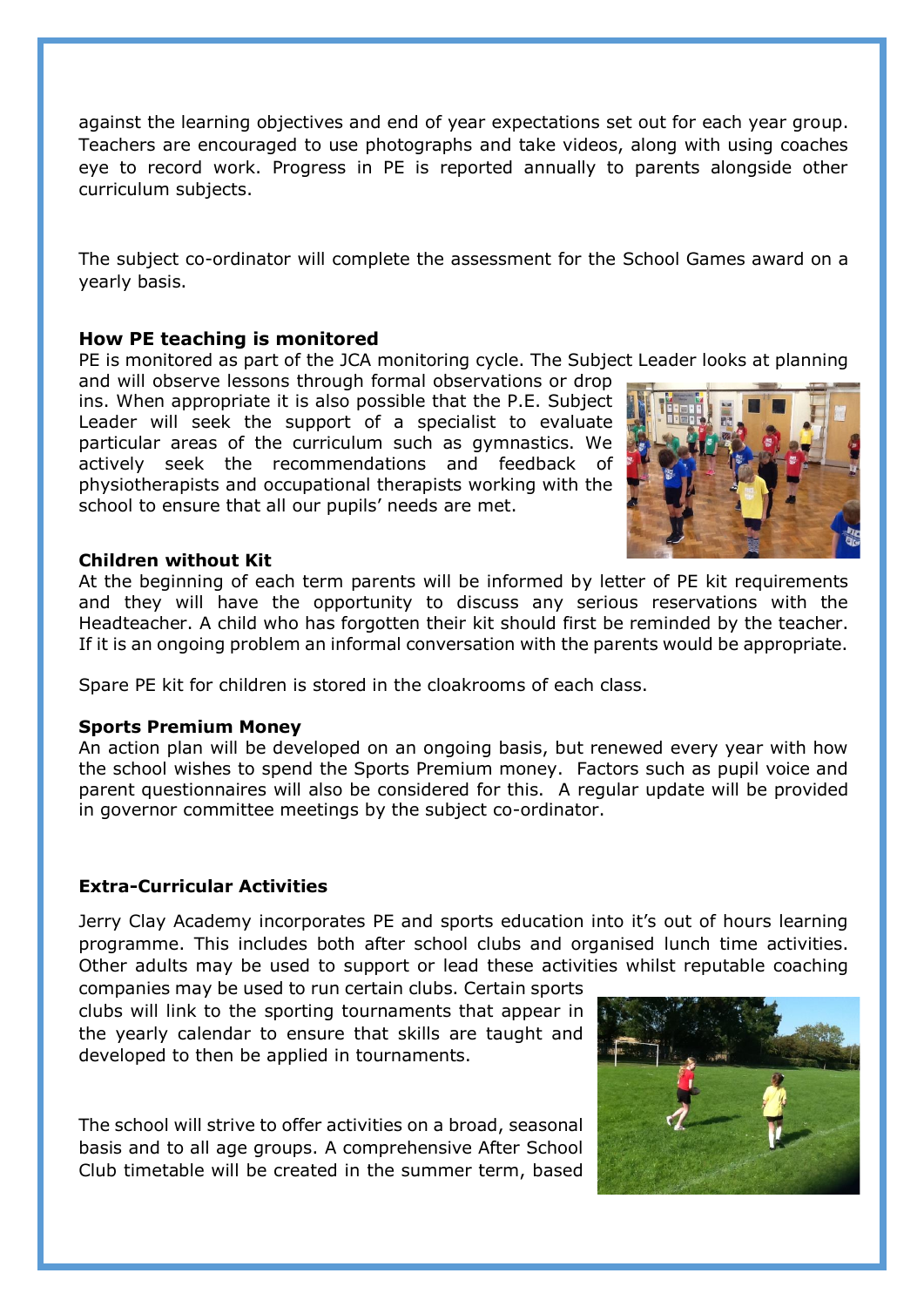on feedback from parent questionnaires. Letters for each term's clubs will be sent out the term prior to when the clubs will happen.

All adults that run clubs will undergo the prescribed CRB checks before they work with groups of children.

#### **Links With Other Agencies**

These include:

- Participation in local sports with the Outwood Together cluster of schools
- Visits, and liaison with, outdoor education centres and agencies.
- Liaison with the local School Sport Co-ordinator.
- Communication with local sports teams/clubs.
- Capacity to advertise events in the community to parents.
- Communication with 'Change 4 Life' to run schemes in school.

#### **Staff Training**

• The PE co-ordinator will have access to specific training to support and develop their role. The PE co-ordinator will be given the opportunity to attend PE co-ordinator meetings run by the lead sports co-ordinator for the Outwood Together Alliance.

- The PE coordinator is part of the Outwood Together Alliance. This is coordinated by a lead Sports Coach.
- All staff will be encouraged to attend courses and review resources alongside the PE co-ordinator.
- The academy employ a specialist Sports Coach who team teaches with all of our Teachers.

• The PE co-ordinator will have a program of team-teaching set out through the year to support staff.

• Staff INSET time for PE training will be given eg, assessment procedures.

#### **Impact:**

#### **Subject Leadership**

Through their monitoring of the subject, the subject leader should be confident in leading the subject and assisting staff when needed. The monitoring cycle should be rigorous in PE and should allow the opportunity for staff to receive and act upon feedback given through staff meetings or staff training.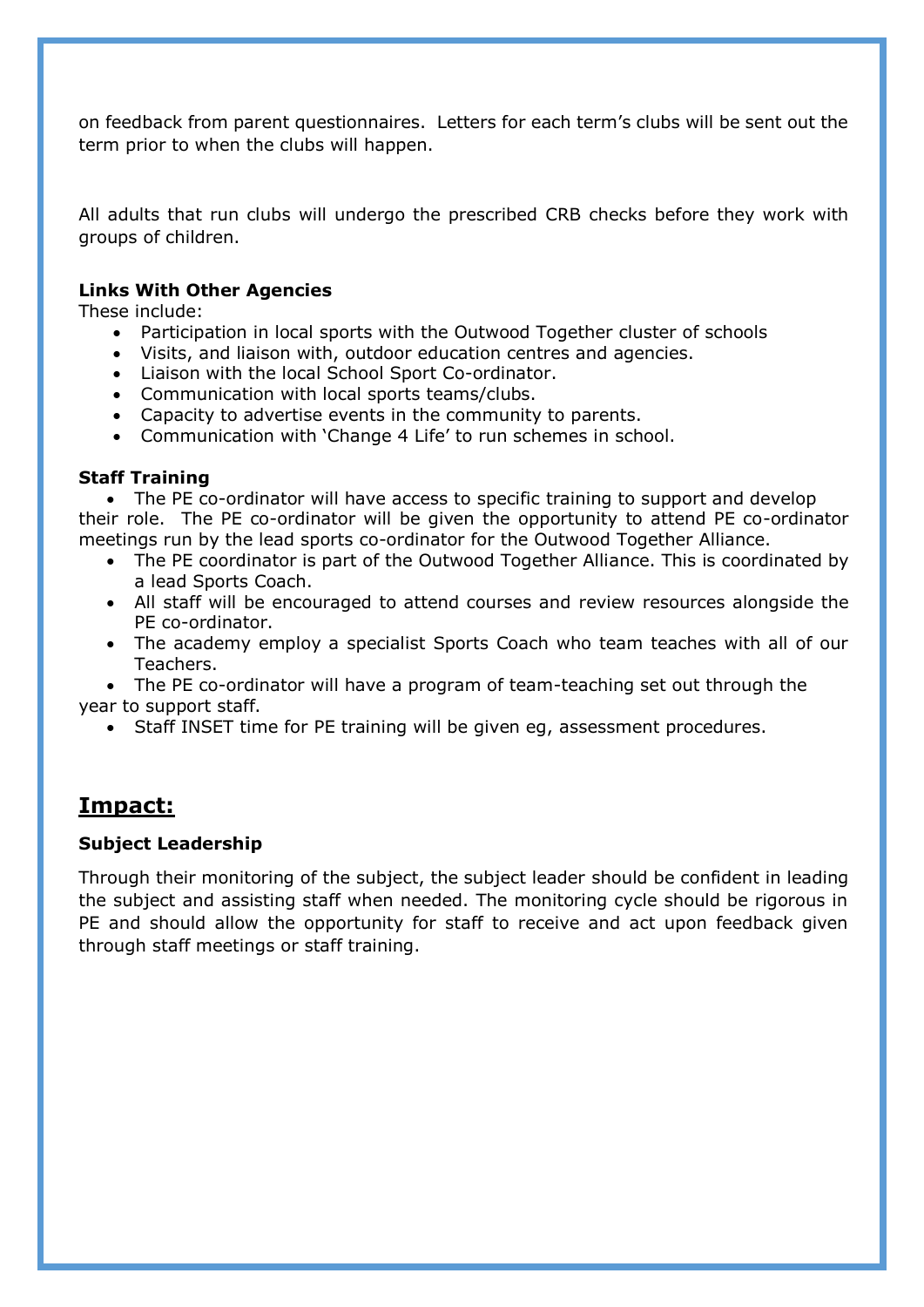#### **Teaching**

Through implementing the key steps identified in the Action Plan, PE should be heightened across the school and children should be confident in talking freely about the subject. Teachers should be confident in teaching PE and should be teaching it regularly (twice weekly). With constantly being alert to any new resources available for successfully delivering our PE curriculum, this will allow opportunities for teachers to use resources in lessons which develop children's understanding of both prior knowledge and new learning.



#### **Assessment**

Assessment is in line with the school's Policy. Assessment opportunities are included in the study of each unit of work. Assessments are based on the National Curriculum level descriptors.

Teachers will assess children's PE understanding throughout the year through looking at their understanding of vocabulary. There will be a strong focus on Assessment for Learning (AFL) and children will be encouraged to assess their own work where appropriate through 'acting like a coach' to give feedback to other children.

Parents are informed of the pupil's progress during parents meetings and in end of year reports.